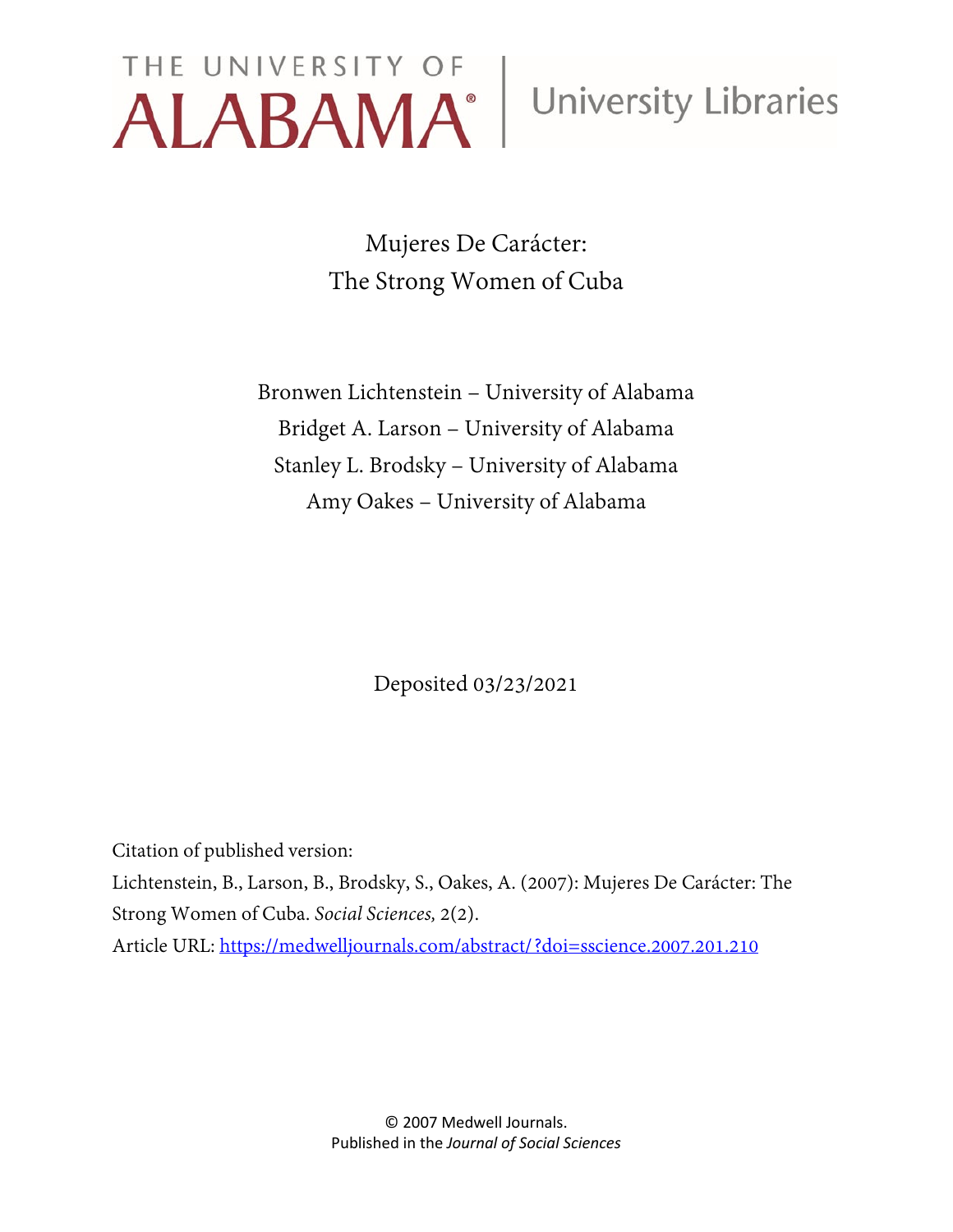

The Social Sciences 2 (2): 201-210, 2007 © Medwell Journals, 2007

# **Mujeres De Caracter: The Strong Women of Cuba**

<sup>1</sup>Bronwen Lichtenstein, <sup>2</sup>Bridget A. Larson, <sup>2</sup>Stanley L. Brodsky and <sup>2</sup>Amy Oakes 1 Department of Criminal, Justice Farrah Hall, Room 430, University of Alabama AL 35487-0320, USA 2 Department of Psychology, Gordon Palmer Hall, Room 348, University of Alabama AL 35487-0348, USA

**Abstract:** The concept for this study began after meeting with mujeres de caracter (strong, influential women) during a cultural exchange visit to Cuba. This meeting was followed by a literature review on cultural exchanges and gender relations in Cuba and then by interviews with 16 academic exchange visitors. Sexual divisions of labor and the binary between mujeres de carácter and mujeres típicas emerged as the primary topics of interest. A structural-feminist conceptual framework was used to interpret these issues within the broader scope of gender relations in Cuba. The pro-revolutionary, mujeres de caracter identity was constructed through civil reforms and structural exigencies of the patriarchal socialist state. Recent economic hardships have threatened this identity and progress toward gender equality has been threatened by the reemergence of old sexual divisions of labor in a changing economy.

**Key words:** Cuba, feminism, gender equity, cultural exchanges

### **INTRODUCTION**

The mujeres de carácter project began with a visit to Cuba in the summer of 2003. On a sultry August night in Habana Veija, we had joined U.S. as well as Cuban academics and students in a discussion of Cuban-American relations. One Cuban woman in the group, an academic, was strong and outspoken. This interpersonal strength was evident in her take-no-prisoners style and in her easy dismissal of Southern male chivalry after one of us (SB) paid her a compliment. We found her to be hospitable, entertaining and, for some of us, a welcome counterpoint to the cigar and mojitos motif of the dinner. She was also influential, which became evident after she facilitated our meetings with university personnel who had been beyond our reach through the usual channels.

This signature event was followed by a woman-only meal with Cuban women who fit the local description of mujeres de caracter as strong and influential. On this occasion, one of us (BL) complained that a Cuban man in a prior meeting had been rude to her. Our lunch companions scoffed at the man's sexist behavior and called it machismo. Their conversation became triumphant and energized as it turned to women's social gains, men's capitulations and the strength of revolutionary feminism in Cuba. The women then revealed that the mujer de caracter mentioned above was, in fact, the man's employer and they made it clear that they would report this behavior to her. Following this dinner meeting, the man's demeanor towards BL changed appreciably. We were so intrigued by the outcome that we decided to follow up on the mujeres de caracter phenomenon by interviewing other faculty who had visited Cuba under the university cultural exchange program. Our study is the result of this inquiry into strong women as a pro-revolutionary persona in Cuba.

Our inquiry may be understood in the framework of exchange programs between the United States and Cuba. People to people exchanges were an educational exemption to the 1996 Helms-Burton Act which prohibited U.S. citizens from traveling to or trading with Cuba. President Clinton expanded the program in 1999, enabling approximately 100,000 United States citizens to visit Cuba for cultural-educational purposes (Kirkpatrick, 2003). The participants in our study visited Cuba from 2001 to 2003, following in the path of other academics who participated in such exchanges and who reported their experiences after returning to the USA (Manzano, 2004; Henderson, 2001; Lefevere, 2000; Murphy *eta!.,* 1991).

The study of Cuban women is often obscured by the geo-politics of the region. The U.S. embargo has had profound effects on Cuba's economy (Skaine, 2004; Henderson, 2001; Smith and Padula, 1996; Lutjens, 1995). Henderson (2001) concluded that the U.S. embargo also

**Corresponding Author:** Bronwen Lichtenstein, Department of Criminal, Justice Farrah Hall, Room 430, University of Alabama AL 35487-0320, USA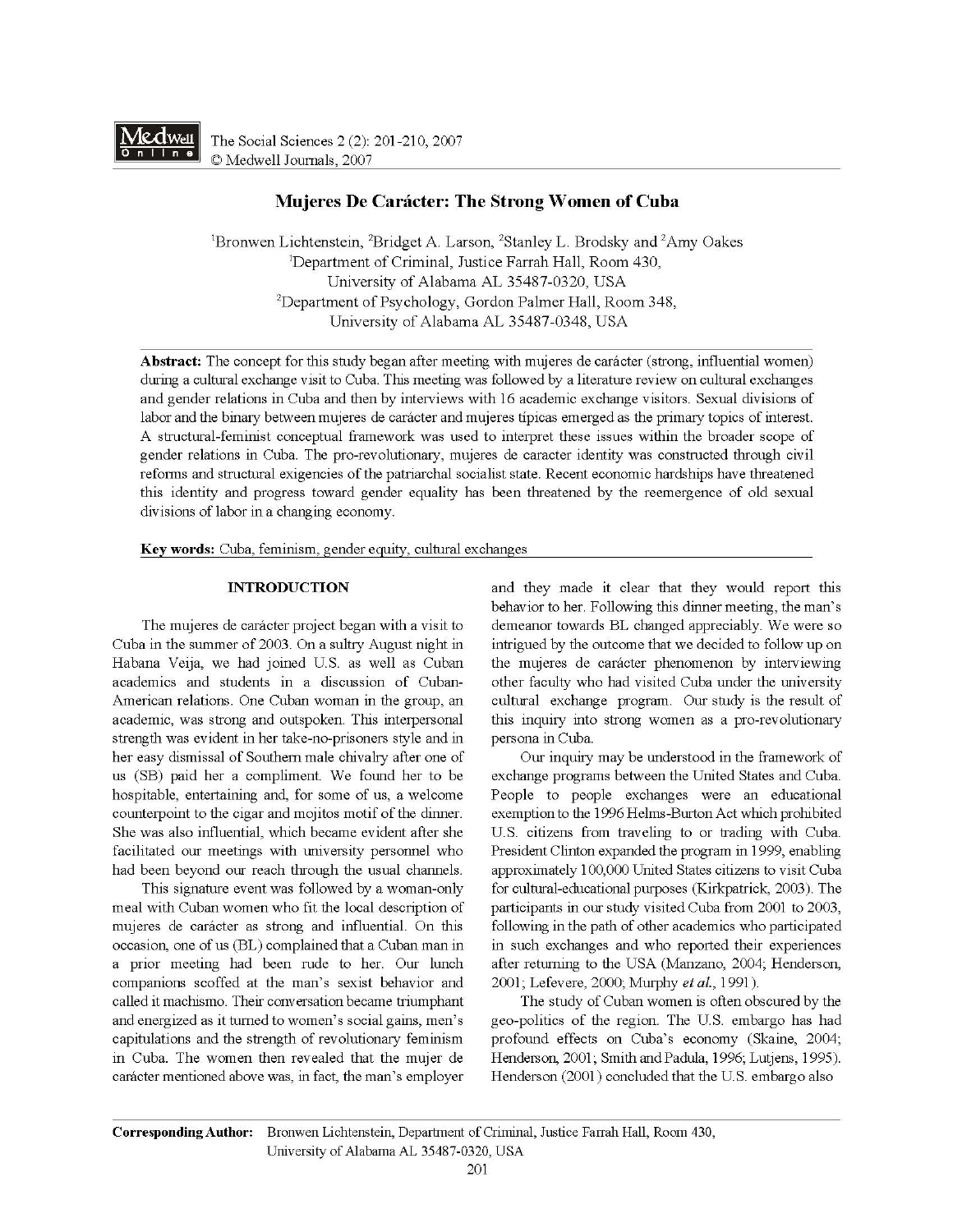had far-reaching social effects that have prevented Cubans from obtaining knowledge about the outside world. We posit that the reverse is also true: The embargo has been a barrier to academic and cultural knowledge about Cuba for U.S. citizens. In contrast, cultural exchanges allowed academics in both countries to expand their knowledge of each other and their disciplines. This study contributes to the window of opportunity observations of U.S. faculty who participated in the exchange program by seeking to enhance knowledge and perspectives between participants in both countries.

# **CONCEPTUAL FRAMEWORK**

Our study presents the observations of academic exchange visitors who reported on women's roles in Cuba from their vantage point as cultural outsiders. In ethnographic terms, these observations are second order interpretations (Geertz, 1973) because they do not represent the lived experiences of women residing in Cuba. The second order approach categorizes much of the published work on Cuban women by émigré or U.S. writers. First order interpretations have their own limitations when it comes to representing the lived experiences of Cuban women. Smith and Padula (1996) write that there is the problem of much that cannot be said that confronts Cuban feminists who may wish to disrupt the everything's fine here rhetoric of official discourse on women's rights. Thus, Cuban feminists (Nufiez Sarmiento, 2000, 2001, 2003a, b) chart the progress of women within the officio-legal framework for women's rights in Cuba. The frequent political bias of U.S. publications on Cuban women, together with Cuban feminists' unilateral focus on sexual divisions of labor at home and work, constitute the complex terrain of writing about mujeres de carácter.

The bracketing of gender analyses with government-defined goals has led to a disjuncture between Cuban feminists and non-Cubans as well as to claims by U.S. theorists of an intellectual stasis in conceptualizing gender beyond Structural-Marxist explanations (Mwphy *et al.,* 1991). This disjuncture led (Henderson, 2001) to lament that: The information embargo has functioned has functioned to keep (Cuban) scholars, artists and academics out of touch with contemporary currents of contemporary Western thought. Henderson's view is likely to be rejected by Cuban feminists, or at least tempered by Cubanist advocates of cultural relativity (Lutjens, 1995). Stoner (1991) noted how feminists in both pre-and post-revolutionary Cuba have their roots in national independence, comm unitarianism and confrontation with U.S. hegemony, thus perceiving themselves to be distinctive from U.S.

feminist pedagogy which emphasizes such issues as the multiplicity of competing narratives. This distinctiveness characterizes literature about Cuban women regardless of cultural or theoretical approaches. Icons of distinction are evident in the portraits of bourgeois mujeres de carácter ( those amazing women) in pre-revolutionary Cuba who fought for political suffrage for women in sugar plantation society (Stoner, 1991) in the apocryphal images of women heroes of the revolution who fought alongside men revolutionaries and who transformed Cuba into a socialist state (Henderson, 2001) and in contemporary representations of women heroes who have made economic sacrifices, including a return to domesticity for the sake of national solidarity (Lutjens, 1995).

Western and Cuban feminists agree that patriarchy is cited in feminist literature in relation to women's oppression. Socialist-feminist theory has condemned capitalist forms of patriarchy for creating sexual divisions of labor in which men occupy the public ( *calle)* sphere while women are confined to the domestic *(casa)* sphere and for appropriating women's labor during times of economic or military need (Safa, 1995; Lutjens, 1995; Retclift, 1988; Hartman, 1981). However, Croll (1986) among others has argued that the sexual divisions of labor occur in agrarian, socialist societies and capitalist economies alike and that patriarchy in its various guises cuts across time and space as a cause of women's oppression. Smith and Padula (1996), Safa (1995) and Fraunhar (2002) provide the conceptual framework for our observations on mujeres de carácter, mujeres típicas and the complexities of gender in Cuba (Stoner 1991 ). This analysis incorporates Cuban feminists' civil-legal focus on the sexual division of labor at home and work, but also draws on Safa's (1995) and Smith and Padula's (1996) perspectives of how patriarchal power has shaped women's lives across the trajectory of Cuban history. This thesis takes account of how mobilization of women's bodies (particularly Mulatta bodies) to attract Western male tourists was a signifier of gender inequity in the emergent capitalism of the 1990s (Fraunhar, 2002). How the mujeres de carácter identity interacts with this freefloating patriarchy is examined through a structuralfeminist perspective that frames the observations of cultural exchange visitors on women in Cuba.

**Background:** Like women everywhere, Cuban women have struggled to achieve social equality. Prior to the 1959 revolution, women were second class citizens and denied basic human rights in the form of inadequate health care, education and employment (Jennissen and Lundy, 2001). They were also viewed as objects of men's sexual pleasure (Koppel, 2003). Girls were socialized early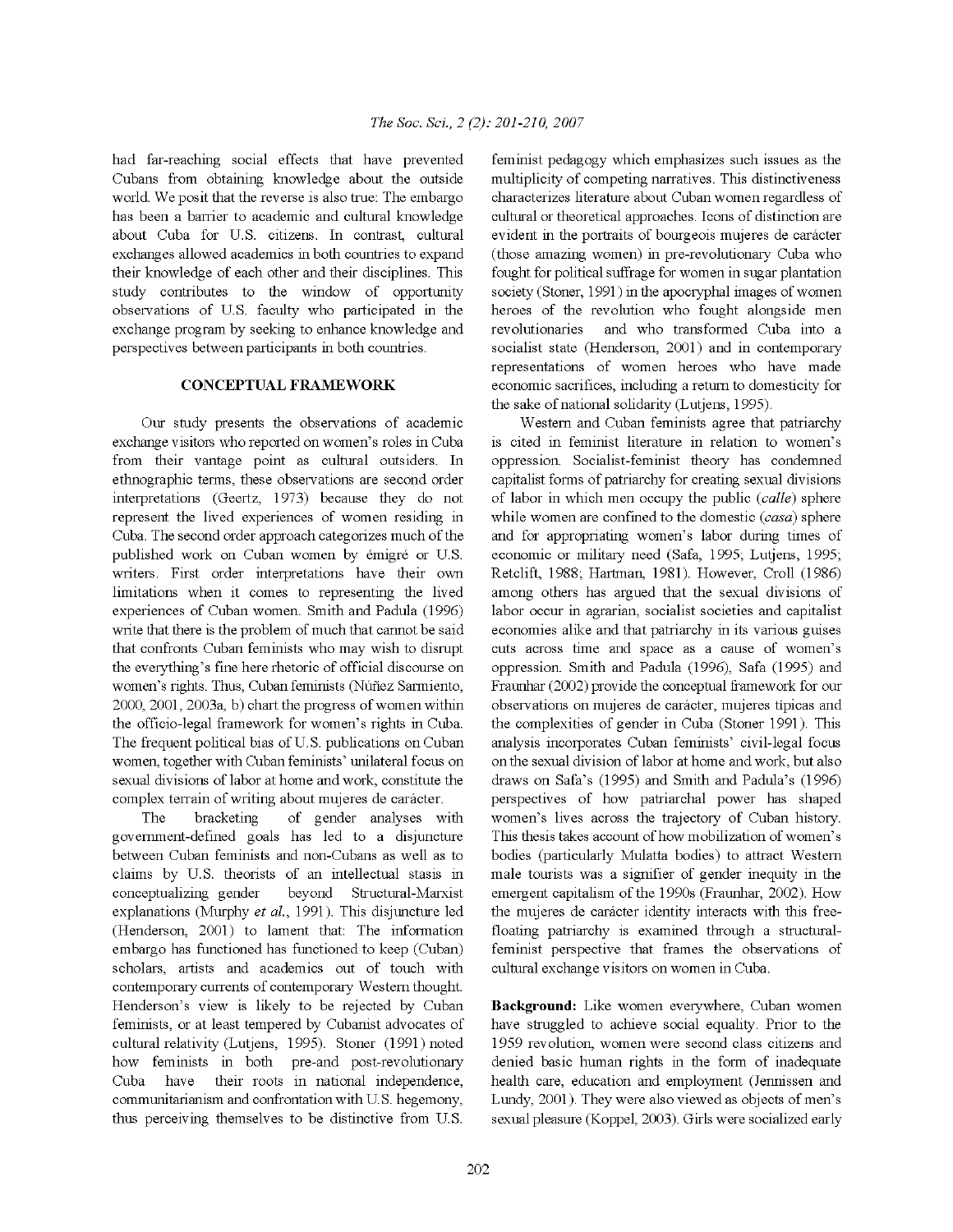into secondary gender roles of the sugar planter patriarchy involving genteel domesticity for the wealthy and peasant or servant status for the poor. Bunck (1994) writes that young boys of the bourgeoisie were taught the rules of machismo that valorized male superiority and aggressiveness, while the counterpart for young girls was to be retiring, attractive, and, of course, virginal until marriage. This gender polarity defined the rightful role for bourgeois woman as raising children. Being a homemaker was the stated ideal for all women; however, poor women had little option other than to take menial employment as domestic servants or agricultural workers (Jennissen and Lundy, 2001). The eldest daughter often dropped out of school to care for her siblings. In pre-revolutionary Cuba, women were usually illiterate, especially in the depressed rural areas (Safa, 1989).

Under the direction of Castro's leadership and through the Federación de Mujeres Cubanas (Federation of Cuban Women) the fortunes of Cuban women began to change. Child-care centers were created, technical training schools were established and an educational campaign was credited with virtually eliminating illiteracy (Koppel, 2003). By 2002, women's employment rates had risen to 45% the U.S. equivalent for that year was 60% (Koppel, 2003). Women began to surpass men in educational achievement at universities and other institutions (Nufiez Sarmiento, 2000). The positions now held by women are often superior to men's positions in rank and pay, with women comprising the majority of Cuba's doctors, teachers, scientists and researchers (Domingo and Strout, 2001). Smith and Padula (1996) describe Fidel Castro as Cuba's leading feminist during this time because of the militaristic-patriarchal framework that allowed women to move into occupations being vacated by male military draftees. A caveat to such gains for women is that the collapse of the Soviet-dependent economy in Cuba in the early 1990s (referred to as the special period) and the effects of the U.S. blockade, resulted in a sharp decline in living standards for all Cubans (Secado, 1993). Women's workforce participation correspondingly fell to 37% (Núñez Sarmiento, 2001).

Cuban writers (e.g., Nufiez Sarmiento, 2001) have noted that gender rights are now enshrined in law and praxis, with women being treated by Cuban law as equal partners in the home and workplace. For example, the Maternity Law of 1974 mandated that women could return to employment after maternity leave. Scholarships are available for women students, day care centers are abundant and school lunches are provided for the children of working women. The right to work is, in fact, guaranteed for university and technical school graduates, of whom 66% are women (Cuba Solidarity Campaign, 2005). As a result of these gains, Cuban women are often the heads of their households, with one third of women being the main source of income for their families (Skaine, 2004). Cuban authorities expressed alarm at this development, however, after realizing that income redistribution for women meant less reliance on men for economic support and often led to divorce or singleparent households.

## **MATERIALS AND METHODS**

The study consisted of in-depth interviews of University faculty and professional staff who visited Cuba during 2001-2003. After the project had been approved by the university review board, we contacted each participant by phone for their consent to be interviewed. Six contacts in our original list of 23 declined to participate because of time constraints. The 17 remaining participants (10 men, 7 women) agreed to be interviewed in face-to-face meetings. These participants consisted of faculty from Arts and Sciences, Education, Engineering, Law, Medicine, Business Administration, Social Work and deans or associate deans, as well as a photographer, staff attorney and librarian. Each interview was audiotaped, with the interviewer (AO) taking written notes as well.

The primary goal of the University's Alabama-Cuba policy was to foster working relationships between academics and professional staff and their disciplinary equivalents in Cuba. The proximity of Alabama to Cuba provided impetus for the alliance, especially in view of the state's interest in expanding trade opportunities. An Alabama-Cuba conference was convened in 2003 at the University and senior administrators visited Cuba under license from the State Department. The University's Latin American Studies Program was another impetus for the program. The interviewees made contact with disciplinary peers, mostly at the University of Havana, prior to or after traveling to Cuba.

Most interviewees had visited Cuba once for up to two weeks, although four participants had been to Cuba on two or more occasions. One interviewee was of Hispanic origin and several interviewees had traveled extensively within Latin America. Some interviewees had studied Cuban religion, art, history, music, photography, or envirornnentalism. Participants from diverse disciplines and departments assured us of a reasonable basis from which to assess the perspectives on mujeres de carácter and gender equity in Cuba, especially when those perspectives represented a consensus.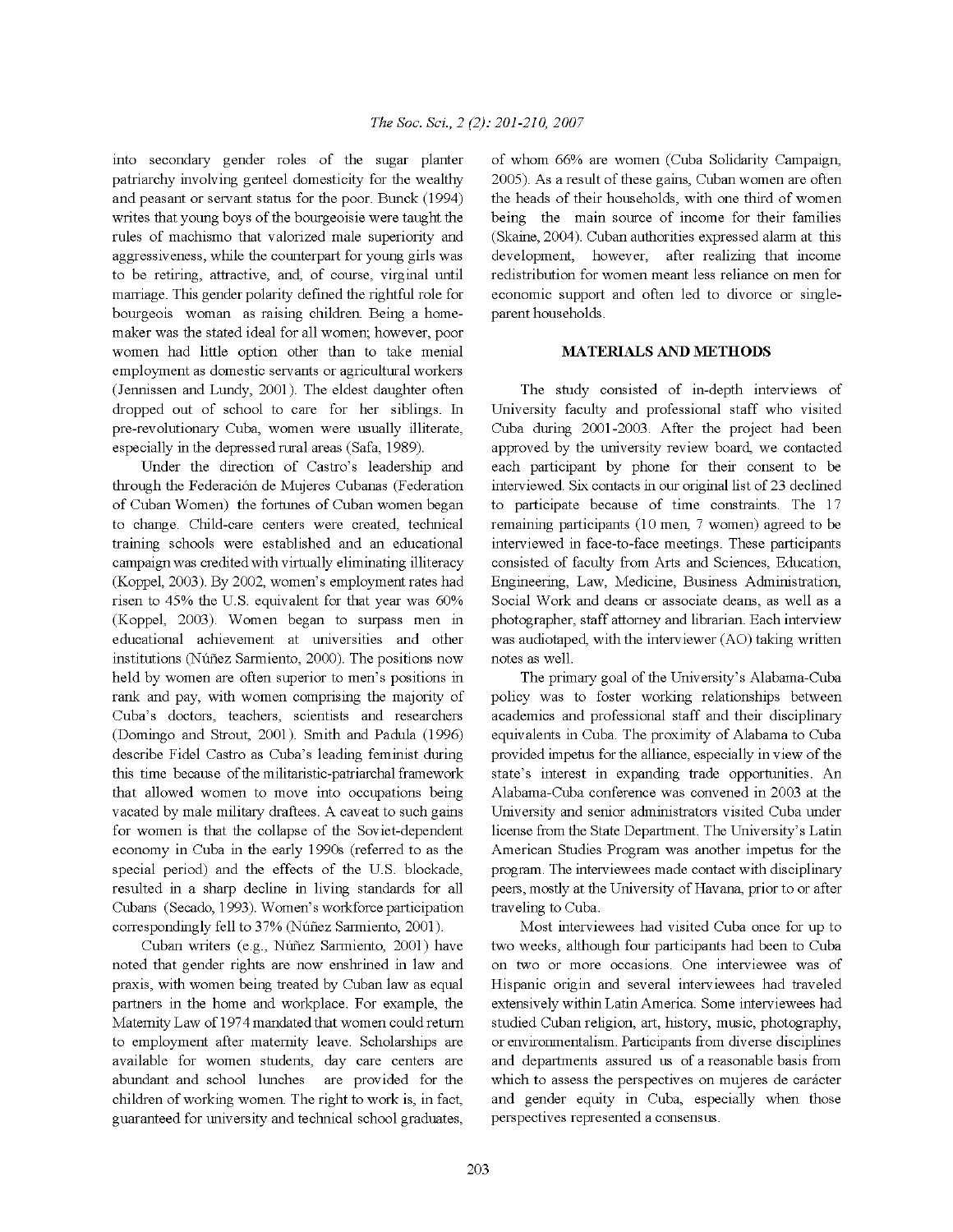The interviews were 30 to 40 min in length and consisted of 19 semi-structured questions on the role and status of Cuban women. The first four questions inquired into the participant's experience of Cuba (e.g., How long were you in Cuba? What were your impressions?). The next four questions assessed the participants' level of contact with Cuban women (i.e., How did the women look, speak and act? What positions did they occupy?). The next 10 questions specifically addressed the participants' understandings of Cuban women, including: What can you tell us about women's roles in Cuba? A final question served the purpose of debriefing by directly addressing the central theme of the study (i.e., mujeres de carácter) and by eliciting the participants' observations. The interviews were transcribed verbatim from the audiotapes. The Glaser and Straus' (1967) constant-comparison approach generated thematic insights and emergent perspectives in this qualitative research.

#### **RESULTS**

The results of the interviews are organized according to the main perspectives that emerged. Interview quotes provide a context on the role of mujeres de carácter in Cuba. The quotes include views on women in Cuba, but also a broader range of views that emerged. We have identified each speaker's gender in addition to their familiarity with Cuba where appropriate.

**Mujeres de carácter:** The interviews confirmed our initial hypothesis about the strength and confidence of Cuban women. Some interviewees expressed surprise at how forthright some of the Cuban women were. The following quotes summarize the interviewees' perceptions of the women.

- The women were warm, cordial and helpful  $(m)$
- They're very knowledgeable and proud. Inspiring (f)
- Yeah, they were very professional. Very in charge, very dignified. I was very impressed. (f)
- They are very vocal, assertive. I mean, they run their own lives, basically (m)
- Good sense of humor, confident. They are strong, strong people (m)
- The women were more forceful, dynamic characters than the men (m)
- They have the reputation of not taking any shit from anyone. And that's what I would call independent (m)

Some interviewees wondered if the term mujeres de carácter might apply only to the women who had been showcased to them during visits to goverrnnent agencies and universities. Others felt sure that the mujeres de caracter existed in many areas of Cuban life. This strength was believed to exist, in part, in other Latin countries but it was also attributed to the equalizing forces of communism.

The interviewees found the women to be knowledgeable as well as strong. The visitors spoke about how most of the women had traveled extensively outside Cuba and how they had no qualms about expressing personal, social or political views to outsiders. One man recalled his experience with one woman thus, She was very warm-hearted and so happy to have me in her presence. She was incredibly knowledgeable about world affairs, better than anyone I've met. She challenged what we say about our own country being superior, about our human rights record.

Several women interviewees saw cultural and social differences between women in Cuba and the USA. This difference was expressed as; I see stronger women in Cuba and in the rest of the United States than you do here. (Our state) is much more conservative and much more patriarchal than some I've lived in. Another woman, who had visited Cuba twice in two years, recalled how delighted she had been to meet mujeres de carácter whom she described as being, Very, very strong. They seemed to know what they want and were proud and confident. They were sure of themselves, from front desk clerks to the head (of the institute). A senior administrator added: I absolutely agree. The women there are very, very strong. They run everything, especially at the universities. It's just completely opposite of what it is in this state, you know, most administrators are male. They're absolutely confident of their place in society.

**Machismo/machista:** The issue of machismo ( defined here as patriarchal rather than manly) (Latino Papi, 2004) emerged in discussions about gender roles in Cuba. At our Cuba week conference, a male Cuban-American visitor publicly derided the women's revolution, calling it an abject failure. At the same time, a senior administrator from our university confided that machismo had marred her visit. When we asked the interviewees about machista behavior and traditions, the responses were more mixed than definitive. Variations on this topic depended upon such factors as being gender aware; on whom the speaker had met in Cuba (that is, mostly men or mostly women); and on whether or not the speaker spoke Spanish or had traveled to Latin America or Europe. The following quotes illustrate these points.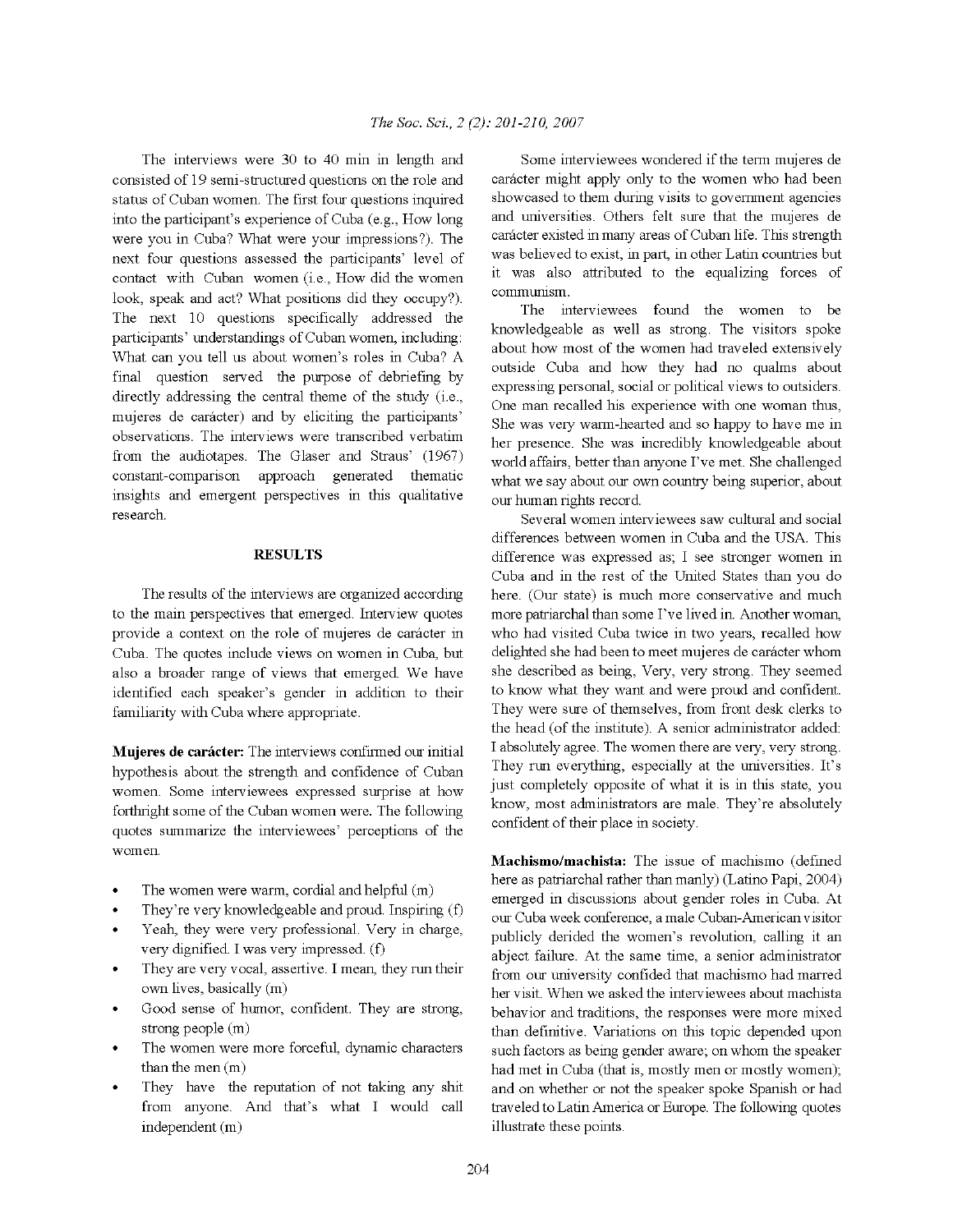- Machismo in Cuba obviously evolves from Fidel Castro. He is the great patriarch. But I didn't see any kind of overt minimizing or diminishing of women's importance or roles (f)
- Machismo comes into play more than ideology. The husband and wife team, you know, it was just very traditional stuff where he might pose as the Latin man but she was calling the shots. But gender relations are still easier than they are here; there's a greater degree of comfort between men and women (m)
- It wasn't like other Latin countries. I just didn't see it (f)
- There's a certain amount of arrogance, but I've seen more of it in Portugal and Spain. It's no worse than here (North America) (m; Spanish speaker).
- Machismo exists in Cuba. It's true in all Latin societies (m; Spanish speaker).

Machismo is still a factor in Cuban society, even if it has been attenuated by decades of communist rule. Gender relations between men and women were nevertheless found to be generally affirming, courteous and relaxed.

The participants' unfamiliarity, even bewilderment, in trying to understanding Cuban society, prompted caution in speaking about their perceptions of machismo or gender equity. In the words of one man, Cuba was a complete enigma to me. Things would happen that led me to think that this is an incredible country and then ten minutes later I would just be very upset by what I saw. The political atmosphere also struck some interviewees as surreal or even creepy. The arrogance of Cuban male political powerbrokers (some of whom who were suspected of spying on the visitors), was sometimes blatant. One man recalled that,

One official who stood there quietly as the woman did all the talking. She was the front person, but it was obvious he was arrogant and had all the power. He had a minder who kept pushing people back. This sort of thing happened several times. It was like they wanted you to believe that the women had the power, but you could see that they didn't (m).

Observations of machismo in the political arena led to comments on class differences in Cuba. One woman remarked that: From what I could tell, there are two classes in Cuba; the communist party and everyone else. There were also comments on the sexual division of labor in top-level government circles.

- I understand that no women are at the top in Castro's government (f)
- I went to a political rally where Fidel spoke. Elian Gonzales was there and there were no women speakers of any high level. All the guys hit the stage and it was all guys. It looked to me as if machismo is still alive and well in Cuba, maybe not as much as in other places, but it's still there (m)
- In most of our formal meetings, men and women occupy comparable positions. The exception was the people who were genuine government politicos (f)

The interviewees recalled seeing how women in the political arena deferred to the men, especially those men who were vice-presidents and other high-level bureaucrats. For one man, his observation of the military-patriarchal structure meant that, the women were nervous around political leaders. One woman kept interrupting us when we spoke, she was that nervous. Note that women's political participation in Cuba compares favorably with that of the United States. Cuban women comprise 18.0% of ministers and 35.0% of the National Assembly (Cuba Solidarity Campaign, 2005), compared to U.S. women who comprise 22.5 of state legislators and 13.8% of federal legislators (Center for American Women and Politics, 2004).

The interviewees saw machismo in other settings as well. This was especially true for rural areas where, The man did all the talking and the woman served the meal (f); or in wealthy families, where the women would sit quietly, even if she had a more powerful job than he did (m). One man who spoke Spanish and had visited Cuba several times reflected that, There is still a memory of class in Cuba. People still talk about marrying nito the right family. And in these wealthy families, the man does all the talking while the woman is at the back calling the shots.

The occupational structure was stratified by gender, with women being clustered in the service, education and health sectors and men working in the police, military and construction sectors. One interviewee asked, Where are all the working men in Cuba? What do they do exactly? I didn't see a lot of men working in anything other than construction (m) Another man, who had met few women in his discipline, remarked that, There seems to be a lot of gender stereotyping in the Cuban workforce. Men and women go into different occupations. I don't recall seeing women with machine guns, but I certainly did see lots of men with guns at the airports and things (m). Smith and Padula (1996) provide a background for this observation, reporting that women entered the civilian workforce after men were mobilized into the military; this arrangement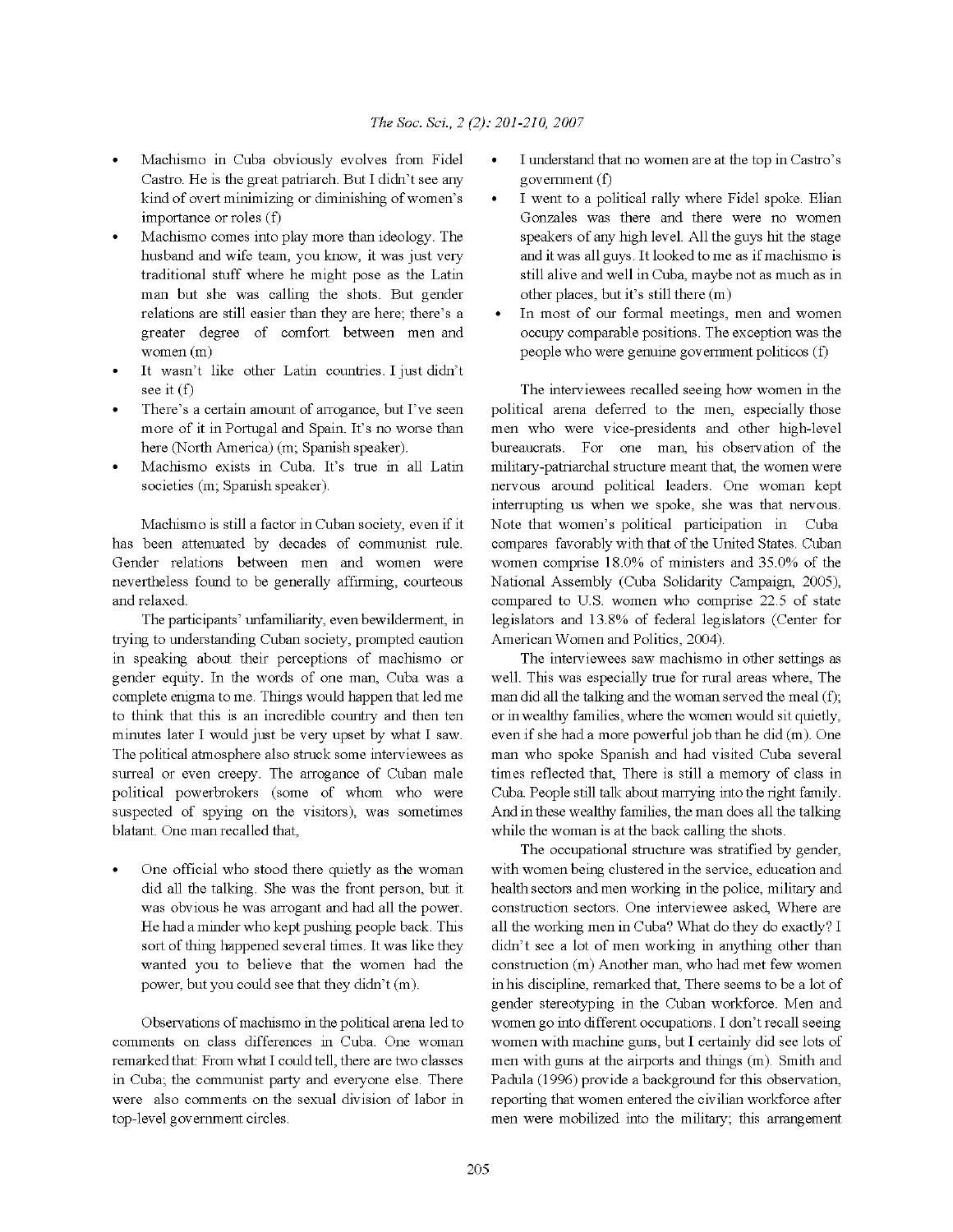then became normalized in sexual divisions of labor of the modem workforce. Safa (1989) makes similar observations about the male dominated sectors of agriculture, construction, forestry and transportation. A sexual division of labor also occurred in the bourgeoning tourist sector. As noted by one man, From what I could see, the musicians, elevator operators and taxi-drivers were men and the desk clerks and cleaning people were women. Only the restaurant workers were equally men and women. Sexual divisions of labor in the tourist sector were being organized in the classic hierarchy of neo-capitalism that had emerged during the special period of the 1990s.

**Mujeres tipicas:** The mujeres de caracter identity could be viewed in counterpoint to the mujeres tipicas (average women, or the majority) whose iconography appears in portraits of illiterate and downtrodden women on whose behalf revolution was waged. This binary is not to suggest that mujeres de carácter and mujeres típicas are always mutually exclusive categories: A mujer tipica, however poor and lacking in political influence, might still be known as a strong woman in her family or social circles; after all, the strong woman identity was a prorevolutionary persona for all women for the purposes of political solidarity. However, the interviewees observed differences between mujeres de carácter and mujeres tipicas on the basis of demeanor, education and employment status. Many mujeres tipicas were in lowstatus jobs or were unemployed. As noted, only 37% of Cuban women are employed and an eight percent decrease in women's total workforce participation has occurred since the 1980's (Nufiez Sarmiento, 2001). Unemployment was evident during visits to the countryside and in urban areas where women could be seen on balconies, walking with children, sitting in doorways, or hanging laundry out to dry. The following observations were framed in terms of the visible sexual division of labor:

- On any given day of the week there appeared to be an awful lot of people on the streets doing what appeared to be nothing. It's the economic system that creates so much disparity rather than perhaps gender; (f)
- I would say that I was taken to places where people were more like us and more educated. But I did see a lot of women hanging out laundry to dry. I saw women taking care of household duties. I didn't see any men with their kids; (m)
- I guess I could say there is a class system like I would feel we had back in the l 950's. Women do this and men do that; (m)

These comments point to two realities of Cuban life: First, to a faltering economy in which both men and women struggle to survive and second, to how the burden of childcare falls primarily on women despite the provisions of the Family Code of 1975. Women's unemployment and other hardships during the special period has intensified their domestic roles, but has also been framed in pro-revolutionary discourse as a badge of women's strength. Rodriquez-Calderón (1993) invokes this ethos when she writes that, Cuban women (who return to domesticity) are acting as political beings moved by their ideological convictions. They are shoring up the political consciousness of the majority and their capacity and will to endure. Jennissen and Lundy (2001) and Secado (1993) caution that high rates of unemployment and the retreat into domesticity have actually weakened women's support for the political system, especially for the mujeres tipicas who feel they have no future.

Comments about mujeres tipicas usually centered on their work in the service sector. For the most part, the interviewees' observations were made while staying at hotels, on visits to rural areas or sightseeing, or en route to appointments in Havana. Sexual divisions of labor in the workforce were again the focus of attention.

- Male and female roles seemed to be clearly defined. The men did construction and maintenance. The women did the housekeeping; (m)
- One experience that had a significant impression on me was when I was shopping at the linen co-op. We were near a restaurant on an old sugar plantation in the middle of nowhere. There were about 25 women who lived in little shacks surrounding the area where they displayed their work. There were no men to be seen unless you went into the restaurant. It was really stark; (f)

Despite this occupational stratification, women working in the service sector often benefited from the dollar economy through tips or extras for translation or guide services. The most profitable work, however, was in the sex industry. The reemergence of sex work in Cuba has been noted for its risk of HIV /AIDS and its threats to women's wellbeing (McKinley, 2004; Jennissen and Lundy, 2001; Rodriquez Calderón, 1993). The sight of sex workers in bars or on the streets of Havana often clashed with the image of the classless. A woman commented, I saw prostitutes, more than 30, seeking to get money from the men. Our Cuban women contacts spoke about the sex industry with disdain and framed their disapproval in terms of the corrupting influence of capitalism. This class-based sexual division of labor was disquieting for the observers.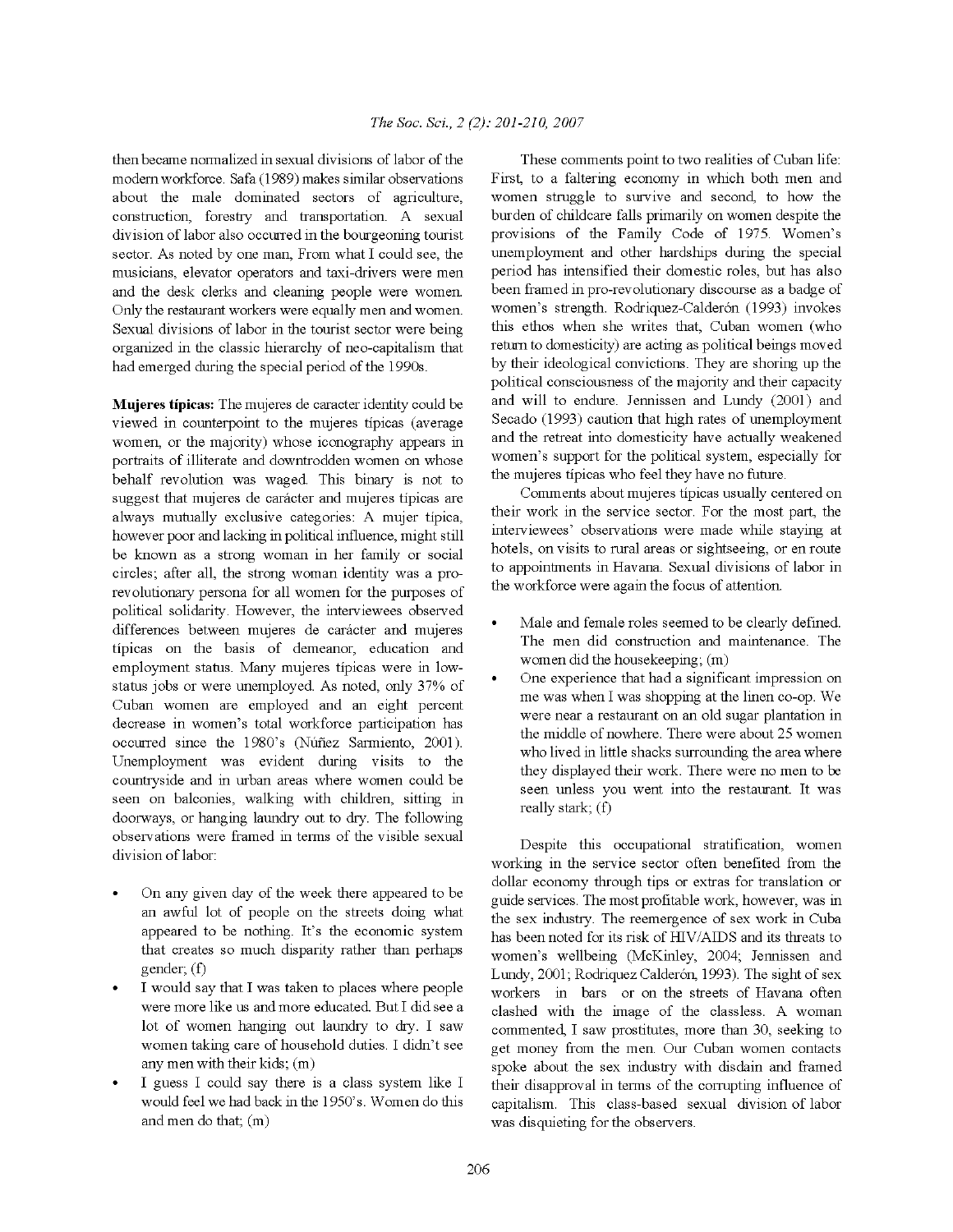Mujeres tipicas who worked in factories, stores and hotels often seemed far removed from women met through formal contacts. The interviewees reported that the women in urban areas were well-educated and often spoke fluent English. The interviewees said: We were told that they were better paid than people in academics or government because they worked in the tourist sector (m). The fact that educators, physicians and bureaucrats (mostly women) were moonlighting as taxi drivers or restaurant workers in the service sector was sobering, but as one visitor remarked, The highly educated employees have higher status but lower pay and the lower-paid workers have lower status and better pay. There's an ironic equality when you think of it in those terms (m). However, rural women or those doing the most menial labor did not fit the strong and independent characterization of mujeres de carácter. As described by one man, You could see it in their body language. They wouldn't look you in the eye and they'd keep their heads down.

**Gender and ethnicity:** One of the surprises (and charms) of the Cuba experience involved racial integration. The goal of racial equality has been a central plank of the communist revolution and discrimination is considered to be both anti-national and counter-revolutionary (de la Fuente, 2001). The word mulatto/a (mixed race) was used unselfconsciously by the Cubans we met to describe citizens of Afro-Spanish ancestry, who comprise 51 % of the population (Skaine, 2004). An ethos of racial integration is so central to Cuban revolutionary ideals that, as noted earlier, ethnicity is rarely mentioned by Cubans or writers. A report on women textile workers (Safa, 1989), for example, omitted ethnicity as a demographic variable. The interviewees spoke about racial integration:

- There is a lot of Africa in Cuba-60% of the population has African ancestry because of the huge slave population that was imported in the 18th and 19th centuries to work the sugar fields; (m)
- I was so shocked to see blacks and whites so comfortable in their interacting; it is so equal compared to the (U.S) south; (f)
- There's much less racial segregation in Cuba than in the (US) south. People are all shades of black or white and it seemed to be totally acceptable; (f)

Despite this high level of integration the interviewees realized that few Afro-Cubans or mulattos/as occupied higher echelons of power. Further, our formal contacts were all Spanish-Cuban. An interviewee remarked, As far

as I could tell all of the women at the universities and agencies were Spanish-Cuban. There were a couple of artists who I would describe as being Afro-Cuban, but they were men; (m).

Nevertheless, the streets of Havana were filled with men, women and children of Afro-Spanish ancestry, who appeared remarkably comfortable with each other. A few colorfully-dressed, cigar-smoking Afro-Cuban women were the center of attention for tourist photographers. So, too, were the racially integrated groups of musicians who romanced the tourists with salsa, mambo and *son* (an Afro-Cuban musical style).

The following interviewee quotes reveal a more nuanced picture of racial integration, particularly in relation to the history of political power in Cuba.

- There is racism in Cuba, just like us. If you have more Spanish blood, you are considered to be a better person (m; Spanish speaker)
- Cuban society is definitely more blended. I saw more mixed race couples than in the U.S. But I didn't meet many Afro-Cubans because there aren't many in official circles; (m)

Caveats about the racial composition of politics did not detract from the fact that cultural groups in Cuba appeared to be broadly integrated, but the visitors did observe that the political leadership was mostly white as well as male. De la Fuente (2001) argues that the special period has worsened this cultural exclusion, so that, the upper echelons of (goverrnnent) are actually whiter today than in 1991. We observed that the tourist sector was also stratified in terms of ethnicity, with higher status positions being held mostly by whites. This observation is supported by De la Fuente (2001) who writes that Afro-Cubans are being excluded from higher-paid positions in the tourist sector because: Something strange is happening during the special period. There is the revival of racism.

It is worth noting the role of ethnicity in prostitution as well. The migration of impoverished women from rural to urban areas has led, in part, to Afro-Cubans working the bars or the streets of Havana. The desires of male tourists may be accelerating this trend, if only because: The tourists have their own racialized notions of sexuality and pleasure (De la Fuente, 2001 ). The interviewees recognized that this aspect of the tourist industry had much to do with the sexual expectations of tourists, but were not aware of how Cuban officials had mobilized impoverished Afro-Cuban women into a sexual division of labor to help support the economy. In referring to this role (Fraunhar, 2002) writes that the mulatta body has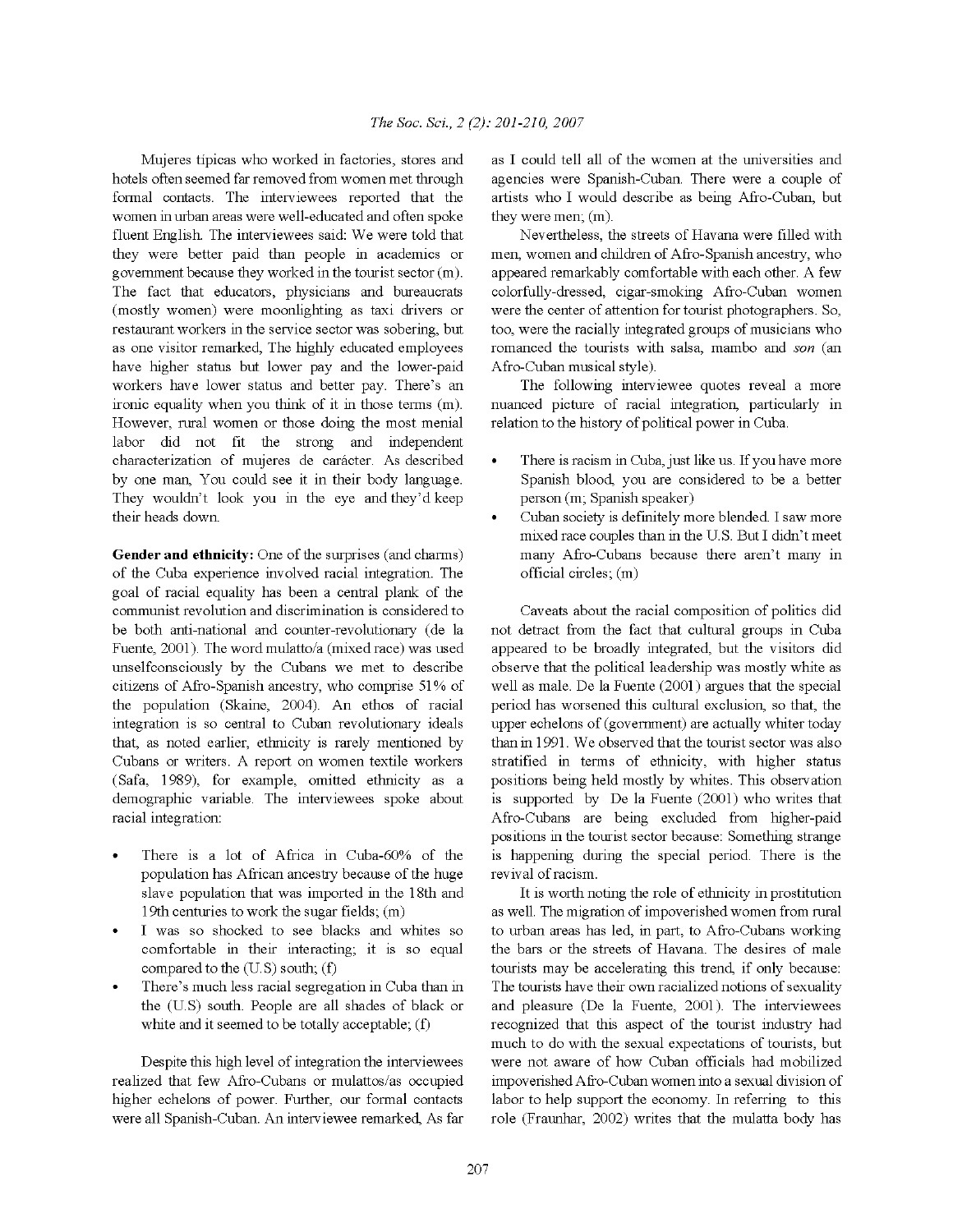always been a signifier of desire and that this eroticized image has been commodified in the era of global tourism. Such eroticized depictions were recognized by the interviewees, appearing in statements such as: From a Western perspective, Cuban women are considered to be so available and so open and so unguarded about their sexuality (m) Afro-Cuban women engaging in sex work were also tangible evidence of how the economic crisis since the 1990s has been especially difficult for women. Safa (1995) writes that mujeres tipicas are compelled to scrounge for food, to wait in lines, to retreat to domesticity and to survive as best they can. The reemergence of sex work in Cuba is a reminder of how threats to the economy are often inscribed on the bodies of poor women, particularly women of color and how ethnicity, gender and poverty have been reconstituted in terms of their economic use value in Cuba's neocapitalism of the 21st centwy (Fraunhar, 2002).

### **DISCUSSION**

The perspectives on mujeres de carácter presented in this paper came from the observations of Cuban women by university employees who visited Cuba over a twoyear period. These perspectives were grounded in the academic literature on gender politics in Cuba, especially the structural-feminist literature. The cultural lens of the observer inevitably reveals much about the writer as it does about the other who is being observed (Geertz, 1973). The visitors were keenly aware of how their observations were grounded in their own subjectivity or U.S.-based experiences; nevertheless, they independently presented a consensus on the existence of mujeres de caracter, on how socialism had advanced women's rights and on how these rights were being threatened by economic recession.

The presence of mujeres de caracter was unexpected for the visitors, particularly when framed in terms of a communist agenda. The fact that the Cuban women were outspoken about their gains caused us to wonder if they might be more committed to Cuba's revolutionary program than the men. Cuban feminist Nufiez Sarmiento (2001, 2003b) and Cubanists Jennissen and Lundy (2001) have asserted that this is the case. These writers found a renewed commitment to revolutionary ideals among women during the special period, a trend that may have played out in the strong woman presence. The Cuban men and women differed in their views of socialism as a desirable political system. For example, while the women spoke in pro-revolutionary terms, some of the men were eager to find a way to travel to (or immigrate) to the United States and part of our visit involved arranging

such exchanges or listening to complaints about the hardships of living in Cuba. This philosophical difference between men and women is noted by Aguilar and Chenard (1994) who also claim that, Women are more closely tied to the Revolution than men because they have gained more through it.

The Castro goverrnnent has been credited with ending compulsory domesticity or servitude for women and for providing a transformative framework for those who aspired to be mujeres de caracter as defined by their public role. Women's public loyalty to the revolution is not surprising when viewed in these terms. Smith and Padula (I 996) argue that Cuba's decision-makers primarily are men and that the military mobilization of men provides a stepping stone to the military leadership. The pro-revolutionary identity of the mujeres de caracter has been constituted through this militaristic patriarchy, which inhibits dissent but which also encouraged women to participate in a wide range of activities that established new, more independent and more militant images of womanhood (Smith and Padula, 1986). This sexual division of labor thus created the opportunity for mujeres de caracter to emerge in health, education, business and public administration, while still being marginalized in higher-level politics.

Despite this caveat, it was evident that the mujeres de carácter were powerful and were committed to revolutionary change. Two women we met who fit the mujeres de caracter description were adamant on this topic, with one saying, They (men) will never take it back now. Women are being trained in everything; they are everywhere. This certainty begs the question of how to resolve the apparent contradiction between pro-revolutionary rhetoric and recent reversals m women's workforce and political participation (Manzano, 2004; Smith and Padula, 1996; Safa, 1995; Murphy *et al.*, 1991). The sexual division of labor thesis outlined in the conceptual framework section of the paper can help resolve this disjuncture. Smith and Padula (1996) write that the majority of Cuban women were positive about their social and economic gains until the crisis period of the 1990s, when the woman who no longer existed (mujer de casa, or homemaker) reemerged in the mode of classic capitalism. The triumphalism of mujeres de caracter on women's progress can be viewed against their historical gains despite the hiatus of the special period.

We conclude that the strong women motif must contend with the strains of economic hardships which have played out on the bodies of women who return to domesticity, who moonlight to help support themselves and their families, or who engage in sex work for economic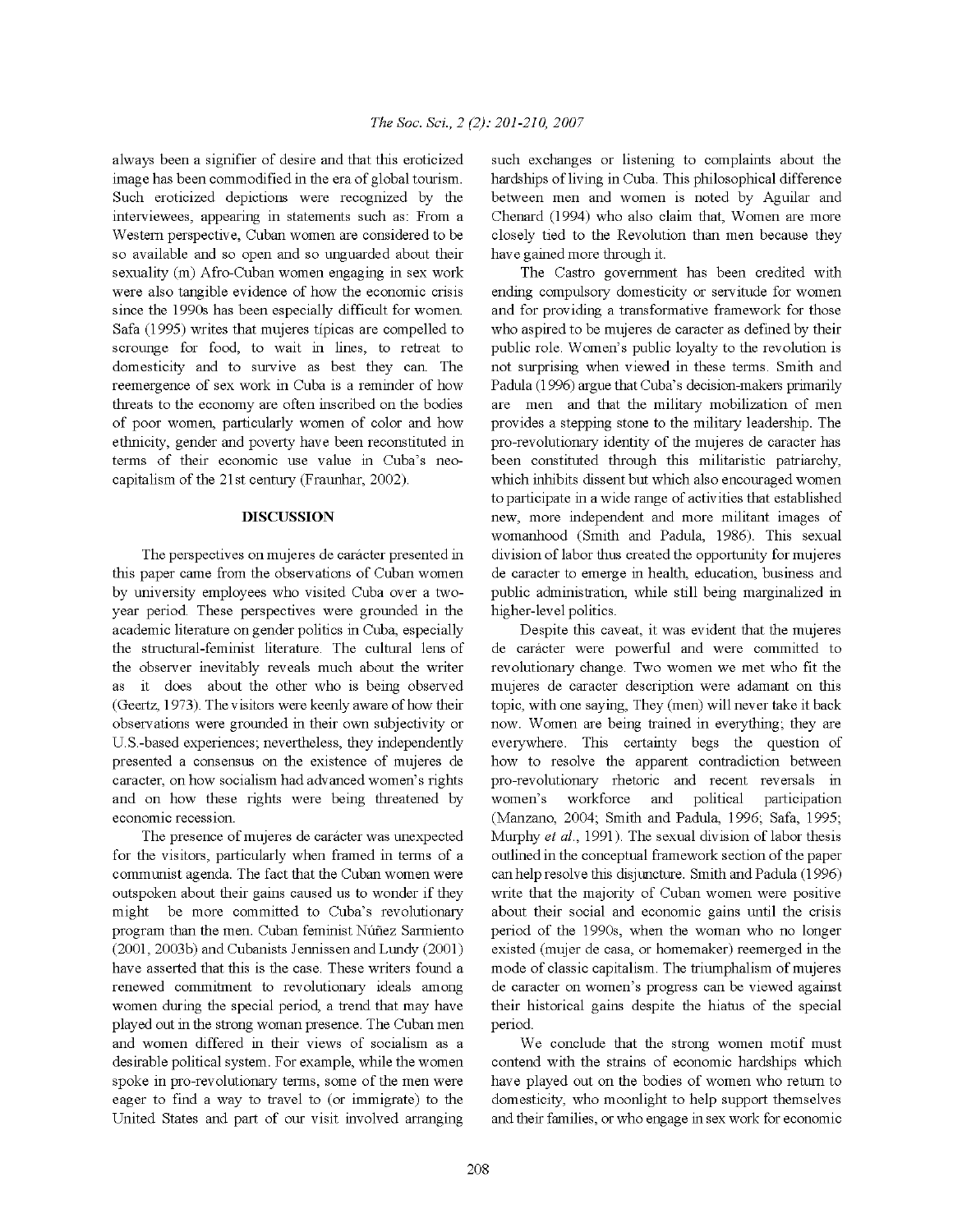survival. This motif means that while the mujeres de carácter may have maintained their pro-revolutionary ideals, some women (especially non-white rural women) have abandoned their hopes for state-sponsored equality by pursuing tourist dollars through various means or by seeking to leave Cuba. This paradox was evident to the interviewees who attempted to reconcile their images of a classless society with the realities of a transitional economy. Such paradoxes have prompted writers such as Padula (2001) to see irony in Castro's patriarchal government's attempts to reform and improve women's lives, although he states that: The revolution is trying to reinvent itself, to move on to a second stage. This 2nd stage is critical to the future of the women's revolution, but also to the women's continued investment in a society in which the goals of reversing the sexual divisions of labor through redistributive justice have faltered in the economic uncertainties of the last decade.

# **REFERENCES**

- Aguilar, C. and A. Chenard, 1994. Is There a Place for Feminism in the Revolution?. Kuppers, G. (Ed.), In: Compafieras: Voices from the Latin-American Women's Movement. Latin Am. Bureau, London, pp: 102-100.
- Bunck, J.M., 1994. Fidel Castro and the quest for a revolutionary culture in Cuba. University Park: Pennsylvania State Press.
- Center for American Women and Politics (CAWP), 2004. Women in Elective Office 2004. Eagleton Institute of Politics. Rutgers University. http://www. cawp.rutgers.edu
- Croll, EJ., 1986. Rural Production and Reproduction: Socialist Development Experiences. Women's Work, Leacock, E and HI. Safa (Eds.), Bergin and Garvey, pp: 224-252.
- Cuba Solidarity Campaign, 2005. Charting women's progress since 1959. http://www.cubasolidarity.org. uk//cubasi article? ArticleID=30
- De la Fuente, A., 2001. Recreating racism: Race and discrimination in Cuba's special period. Socialism and Democracy, 15: 65-92.
- Domingo, C. and J. Strout, 2001. U.S. women's movement for Cuba. A Call to Resist Illegitimate Authority: Cuba and US Policy, http://www. resistinc.org/ newsletter/ issues/2001 /07 /domingo.htrnl, 10: 6.
- Fraunhar, A., 2002. Tropics of desire Envisioning the Mulata Cubana. Emergences, 12: 219-234.
- Geertz, C., 1973. The interpretation of cultures. New York: Basic Books.
- Glaser, B. and AL. Strauss, 1967. The discovery of grounded theory: Strategies for qualitative research New York: Aldine.
- Hartman, H, 1981. The Unhappy Marriage of Marxism and Feminism: Toward a More Progressive Union. In: Women and Revolution. Sargent, L. (Eds.), Boston: South End Press, pp: 1-42.
- Henderson, M., 2001. Cuba's intellectual blockade: US. embargo or Cuban censorship? Black Issues in Higher Education, 18: 36-37.
- Jennissen, R. and C. Lundy, 2001. Women in Cuba and the move to a private market economy. Women's Studies International Forum, 24: 181-199.
- Kirkpatrick, D.D., 2003. U.S. halts access by educational groups. The New York Times.
- Koppel, M., 2003. Revolution has made possible what women what they are today: Cuba-U.S. youth exchange delegates meet leaders of Federation of Cuban Women. The Militant, 67: 28.
- LatinoPapi, 2004. Deconstructing machismo. Chronicle Features, San Francisco. http: //www. latinopapi. com/ html/ clmn xcolumnmacho.php.
- Lefevere, P., 2000. Opening doors to Cuba in a baseball game. National Catholic Reporter.
- Lutjens, S.L., 1995. Reading between the lines: Women, the state and rectification in Cuba. Latin Am. Perspectives, 85: 100-124.
- Manzano, A., 2004. Their revolution and ours. Off Our Backs, pp: 40-42.
- McKinley, J.C., 2004. Cuba counters prostitution with AIDS programs. New York Times.
- Mwphy, J.S., 0. Schutte, J. Slagter and L.L. McAlister, 1991. Feminism in Cuba: Report from the 3rd Conference of North American and Cuban Philosophers. Hypatia, 6: 227-232.
- Nufiez Sarmiento, M., 2000. New Need and Values in Gender Identity in Cuba: The 90's. In: Society and Work, Busquets, J. (Ed.), Barcelona: The Adjuntament de Barberá del Vallés y la Fundació Camposada, pp: 107-120.
- Nufiez Sarmiento, M., 2001. Cuban strategies for women's employment in the 90's: A case study with professional women. Socialism and Democracy, 15: 41-64.
- Nufiez Sarmiento, M., 2003a. Gender studies in Cuba: Methodological Approaches, 1974-2001. Gender Soc., 17: 7-32.